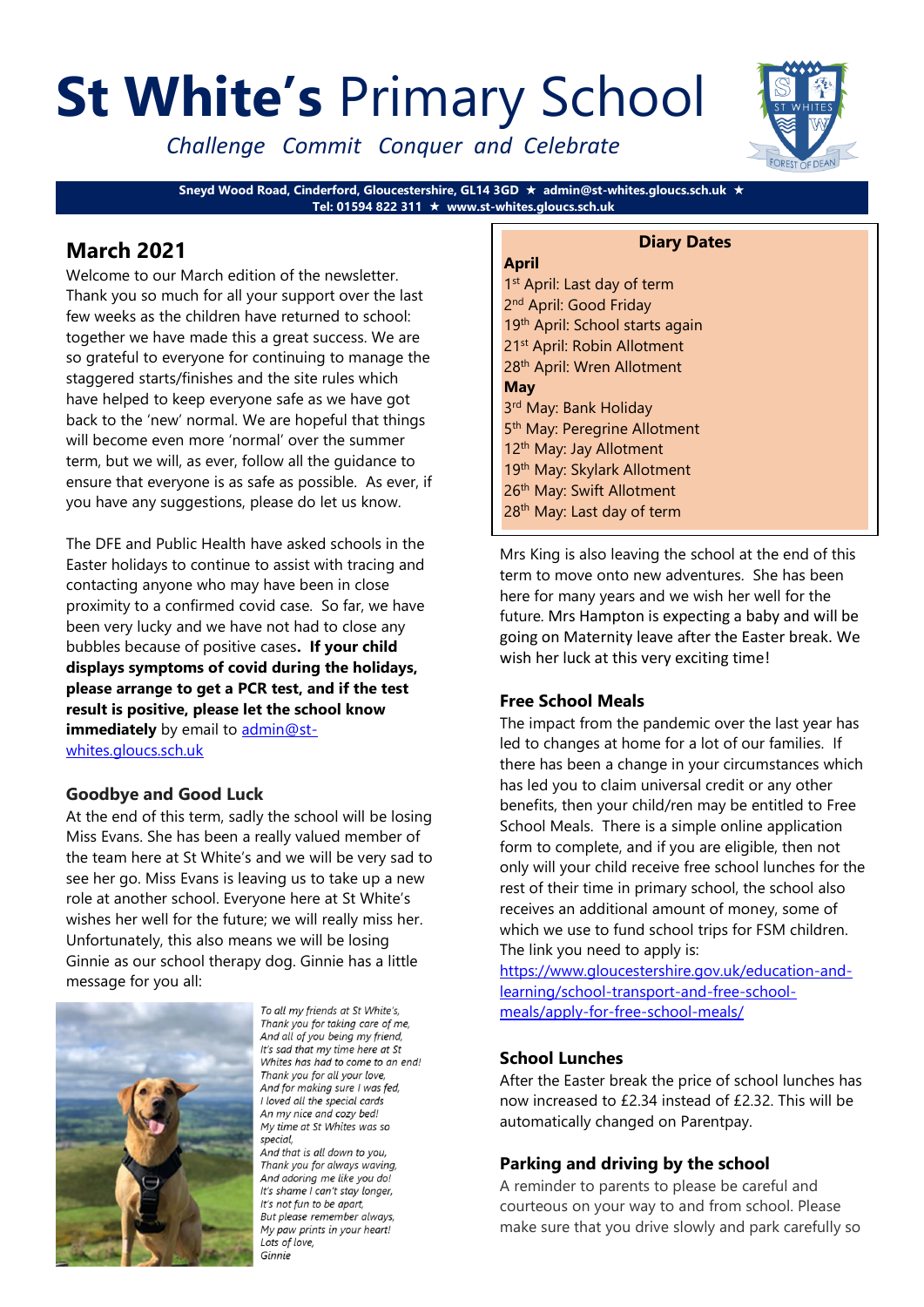as not to obstruct pavements, driveways and resident's access and private parking spaces. The building works on Buckshaft Road will be going on for a while and are making this area even more difficult. The narrow pavements can be dangerous, particularly for parents with pushchairs and young children. If you have to drive, please try to park a bit further away from school and walk with your children.

#### **World Book Day**

Thank you to everyone who joined in the virtual celebrations for World Book Day. It was great to hear pupils of all ages discussing 'The Boy, the Mole, the Fox and the Horse'.

> Well done especially to everyone who joined in the Readathon and joined the Teams meeting which was running all day. It was great to see pupils turning up to read alongside Mr Paterson as a pirate and Mr Brown as a banana! We managed to get to 64 hours and 32

minutes - what a great effort! Well done St

White's.





## **TTRockstars**

Whoop Whoop! Well done St White's we are so proud of you! Your team effort meant we held on to our second place position on the final day of the competition and finished with 286,181 points. The final standings being Heron in 5th place and Peregrine in 4th position – IN THE WHOLE OF GLOUCESTERSHIRE! The final pupil achievements saw 5 children in the top 50. Jamie at 50th, Dewi at 40th, Vibisha at 29th, Chloe B in 8th and Olivia Y at 5th. This is just absolutely incredible guys be so proud of yourselves! The Forester newspaper did an article about our amazing efforts and how we "rocked our way to the top", did you see it?

## **St White's got Talent**

Well done to everyone who sent their entries in for the talent show. We hope you enjoyed sharing your talents with everyone. We had a large number of children, staff and governors vote and have now counted who had the most. The top 5 acts with the most votes have been put onto our 'End of the Show' show video. There is also a special guest who had a little message for you all. This is now available on the talent show padlet which can be found on the school website. We hope you enjoy it! Huge thanks to Miss Blake for editing it all together so fabulously!

#### **Star of the Week Awards**

Now that we are all back in school our weekly virtual assemblies have restarted. Every week there is a 'star of the week' and a 'sports star of the week' pupil in each class. Well done to the children who have been awarded this month.

#### **Week Commencing 15th March 2021**

|             | Star of the<br>Week | Sports Star of<br>the Week |
|-------------|---------------------|----------------------------|
| Robin       | Emily T             | Mabel                      |
| Wren        | Daniel              | Nayfeh                     |
| Kingfisher  | Teddy               | Toby                       |
| Nightingale | Albie               | Elsie                      |
| Sparrow     | Alexa & Isla        | Connor                     |
| Skylark     | Alice               | Ava                        |
| Jay         | Daniel              | Jacob                      |
| Swift       | Evelyn              | Lucas                      |
| Woodpecker  | Lila                | Darcie                     |
| Heron       | Beth                | Alex-Jon                   |
| Peregrine   | Taylor              | Maria                      |

#### **Week Commencing 22nd March 2021**

|             | Star of the<br>Week | Sports Star of<br>the Week |
|-------------|---------------------|----------------------------|
| Robin       | Katy                | Orion                      |
| Wren        | Charlie J           | Freddie                    |
| Kingfisher  | Freddie             | Charlotte                  |
| Nightingale | Grace L             | Millie                     |
| Sparrow     | Jonah               | Paige                      |
| Skylark     | Belle               | Freddie                    |
| Jay         | Maiya               | Eva                        |
| Swift       | Bella               | Jack                       |
| Woodpecker  | Lacey               | Summer                     |
| Heron       | Jamie               | Kai                        |
| Peregrine   | Poppy               | Keenan                     |

#### **Week Commencing 29th March 2021**

|             | Star of the<br>Week | Sports Star<br>of the Week |
|-------------|---------------------|----------------------------|
| Robin       | Callen              | Ava                        |
| Wren        | Penny               | Grace                      |
| Kingfisher  | Tiana               | Athena                     |
| Nightingale | Josh                | Ellis                      |
| Sparrow     | Megan               | Harry                      |
| Skylark     | Zara & George       | Oakley                     |
| Jay         | Lydia               | Luis                       |
| Swift       | Sophia              | Oliver                     |
| Woodpecker  | Nathan              | Briellah                   |
| Heron       | Amie                | Tylan                      |
| Peregrine   | Toby                | Ellie T                    |